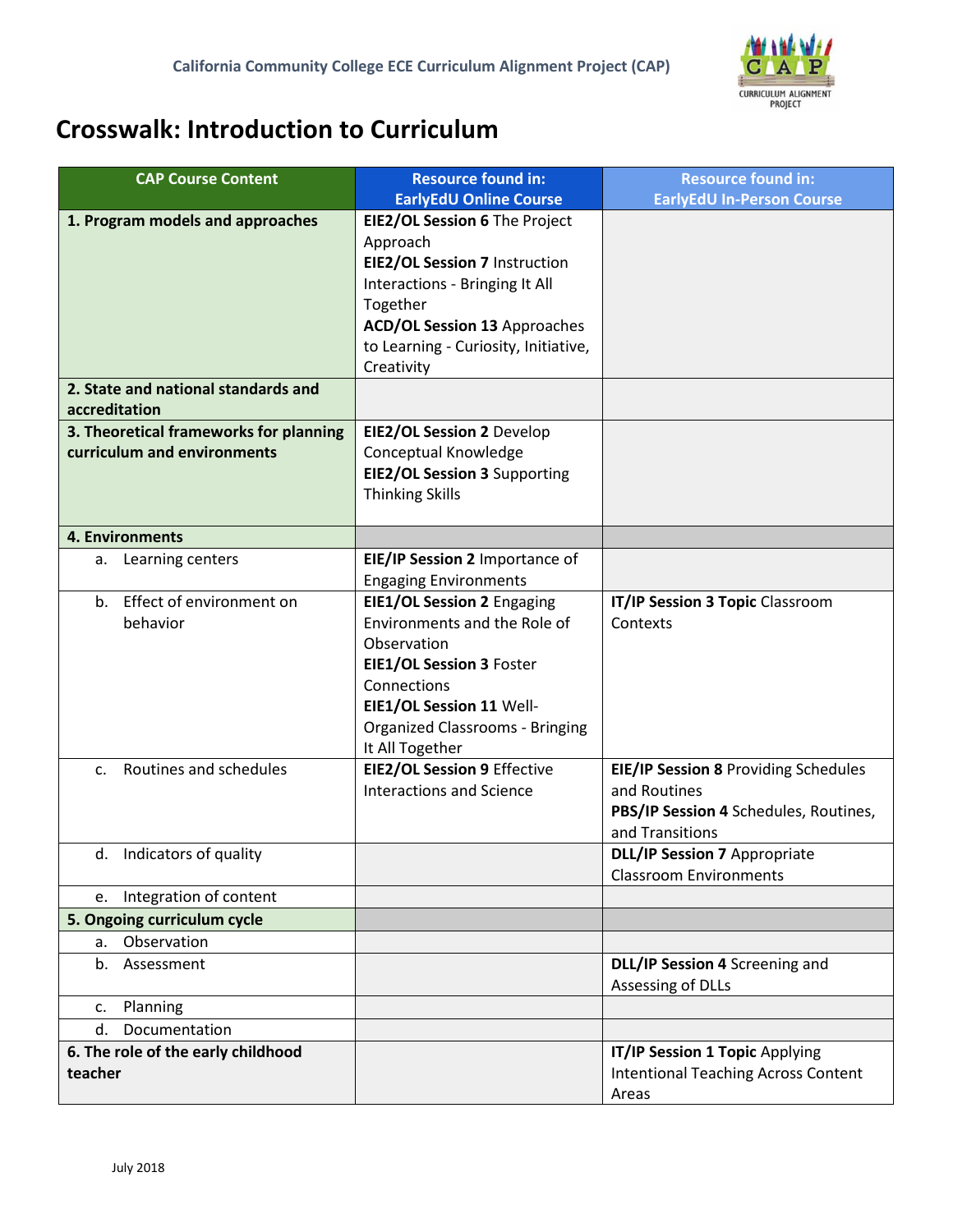

|    | a. Best practices in teaching | EIE1/OL Session 4 Being<br>Sensitive to Children's Needs<br>EIE1/OL Session 5 Follow<br>Children's Lead<br>EIE1/OL Session 6 Social and<br><b>Emotional Support - Bringing It</b><br>All Together<br><b>EIE2/OL Session 5 Provide</b><br>Feedback                                  | EIE/IP Session 13 Providing Feedback                                                                                               |
|----|-------------------------------|------------------------------------------------------------------------------------------------------------------------------------------------------------------------------------------------------------------------------------------------------------------------------------|------------------------------------------------------------------------------------------------------------------------------------|
|    | b. Current research           |                                                                                                                                                                                                                                                                                    |                                                                                                                                    |
| c. | Planning and evaluating       |                                                                                                                                                                                                                                                                                    | <b>EIE/IP Session 9 Facilitating Student</b>                                                                                       |
|    | curriculum and environments   |                                                                                                                                                                                                                                                                                    | Interest in Learning                                                                                                               |
|    | d. Interactions               | <b>EIE1/OL Session 1 Course</b><br>Introduction<br>EIE1/OL Session 3 Foster<br>Connections<br><b>EIE1/OL Session 4 Being</b><br>Sensitive to Children's Needs                                                                                                                      | EIE/IP Session 3 Importance of<br><b>Engaging Interactions</b><br>DLL/IP Session 6 Adult-Child<br>Interactions to Promote Literacy |
|    | e. Family involvement         |                                                                                                                                                                                                                                                                                    | DLL/IP Session 9 Partnering with<br><b>Families</b>                                                                                |
|    | 7. Development                |                                                                                                                                                                                                                                                                                    |                                                                                                                                    |
|    | a. Physical                   |                                                                                                                                                                                                                                                                                    |                                                                                                                                    |
|    | b. Cognitive                  | <b>CGK/OL Session 1 What is</b><br>Cognition<br><b>CGK/OL Session 2 The</b><br>Development of Self-Regulation<br>and Learning<br><b>CGK/OL Session 4 Cognition:</b><br>How Do We Represent What We<br>Know?<br><b>ACD/OL Session 9 Cognitive</b><br><b>Symbolic Representation</b> |                                                                                                                                    |
|    | c. Language                   |                                                                                                                                                                                                                                                                                    | EIE/IP Session 12 Supporting Language<br>Development                                                                               |
|    | d. Social                     | EIE1/OL Session 3 Foster<br>Connections                                                                                                                                                                                                                                            |                                                                                                                                    |
|    | e. Emotional                  | EIE1/OL Session 3 Foster<br>Connections                                                                                                                                                                                                                                            |                                                                                                                                    |
| f. | Self-regulation               |                                                                                                                                                                                                                                                                                    | <b>EIE/IP Session 4 Fostering Connections</b>                                                                                      |
| g. | Self-help skills              |                                                                                                                                                                                                                                                                                    |                                                                                                                                    |
|    | 8. Content areas              |                                                                                                                                                                                                                                                                                    |                                                                                                                                    |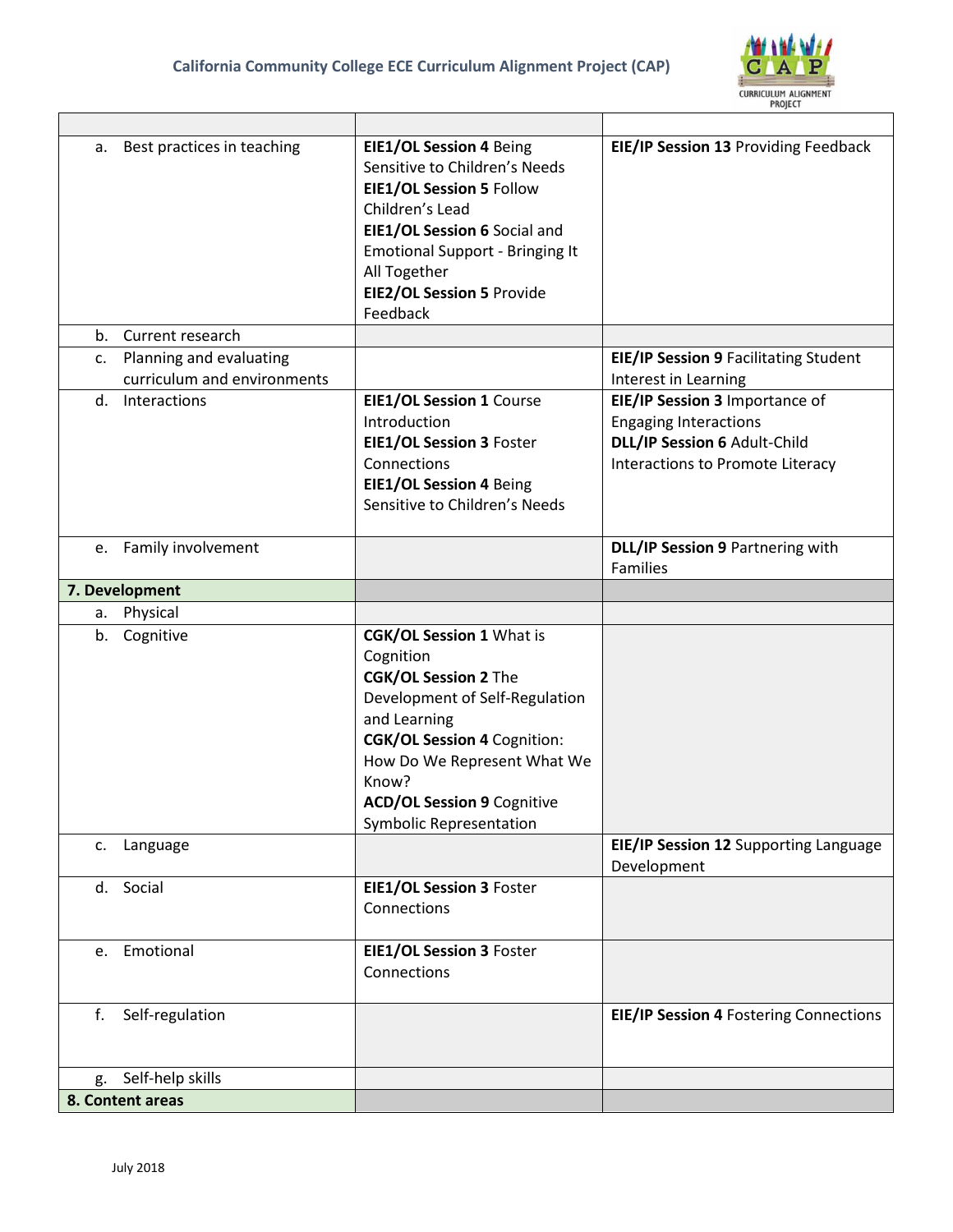

| a.              | Math                                 | <b>EIE2/OL Session 2 Develop</b>    | <b>CDBB/IP Session 9 Cognitive</b>                             |  |
|-----------------|--------------------------------------|-------------------------------------|----------------------------------------------------------------|--|
|                 |                                      | Conceptual Knowledge                | Development ages 3-5                                           |  |
|                 |                                      | <b>EIE2/OL Session 3 Supporting</b> |                                                                |  |
|                 |                                      | <b>Thinking Skills</b>              |                                                                |  |
|                 |                                      | <b>EIE2/OL Session 11 Effective</b> |                                                                |  |
|                 |                                      | <b>Interactions and Math</b>        |                                                                |  |
|                 |                                      |                                     |                                                                |  |
|                 | b. Science                           | <b>EIE2/OL Session 9 Effective</b>  | <b>CDBB/IP Session 9 Cognitive</b>                             |  |
|                 |                                      | <b>Interactions and Science</b>     | Development ages 3-5                                           |  |
|                 | c. English language development      | <b>EIE2/OL Session 4 Support</b>    | DLL/IP Session 2 First and Second                              |  |
|                 |                                      | Language Development                | Language Development                                           |  |
|                 |                                      |                                     |                                                                |  |
|                 | d. Language and literacy             | <b>EIE2/OL Session 10 Effective</b> | DLL/IP Session 5 Language and                                  |  |
|                 |                                      | Interactions and Early Language     | Literacy                                                       |  |
|                 |                                      | and Literacy                        |                                                                |  |
|                 |                                      |                                     |                                                                |  |
| e.              | History and social science           |                                     |                                                                |  |
| f.              | Social emotional development         | <b>EIE2/OL Session 12 Effective</b> |                                                                |  |
|                 |                                      | Interactions and Social-            |                                                                |  |
|                 |                                      | <b>Emotional Skills</b>             |                                                                |  |
|                 |                                      | PBS/OL Session 6 Developing         |                                                                |  |
|                 |                                      | <b>Behavior Support</b>             |                                                                |  |
| g.              | Visual and performing arts           |                                     |                                                                |  |
| h.              | Physical development                 |                                     |                                                                |  |
| i.              | Health                               |                                     |                                                                |  |
|                 |                                      |                                     |                                                                |  |
|                 |                                      |                                     |                                                                |  |
|                 |                                      |                                     |                                                                |  |
|                 |                                      |                                     |                                                                |  |
|                 | 9. Planning for the diverse needs of | <b>EIE1/OL Session 4 Being</b>      | HITL/IP Session 7 Curriculum                                   |  |
| <b>learners</b> |                                      | Sensitive to Children's Needs       | <b>Modifications - An Introduction</b>                         |  |
|                 |                                      |                                     | <b>HITL/IP Session 8 Curriculum</b>                            |  |
|                 |                                      |                                     | Modifications - Continued                                      |  |
|                 |                                      |                                     |                                                                |  |
|                 |                                      |                                     | <b>HITL/IP Session 9 Support Strategies</b>                    |  |
|                 |                                      |                                     | HITL/IP Session 10 Planning for the<br><b>Individual Child</b> |  |
|                 |                                      |                                     |                                                                |  |
|                 |                                      |                                     | HITL/IP Session 11 Creating and Using                          |  |
|                 |                                      |                                     | the Activity Matrix                                            |  |
|                 |                                      |                                     | HITL/IP Session 12 Creating Learning                           |  |
|                 |                                      |                                     | <b>Opportunities and Embedding</b>                             |  |
|                 |                                      |                                     | Teaching                                                       |  |
|                 | a. Age                               |                                     |                                                                |  |
| b.              | Temperament                          |                                     |                                                                |  |
| c.              | Interests                            |                                     |                                                                |  |
|                 | d. Abilities                         |                                     |                                                                |  |
| e.              | Gender                               |                                     |                                                                |  |
| f.              | Culture                              |                                     | DLL/IP Session 8 The Role of Culture                           |  |